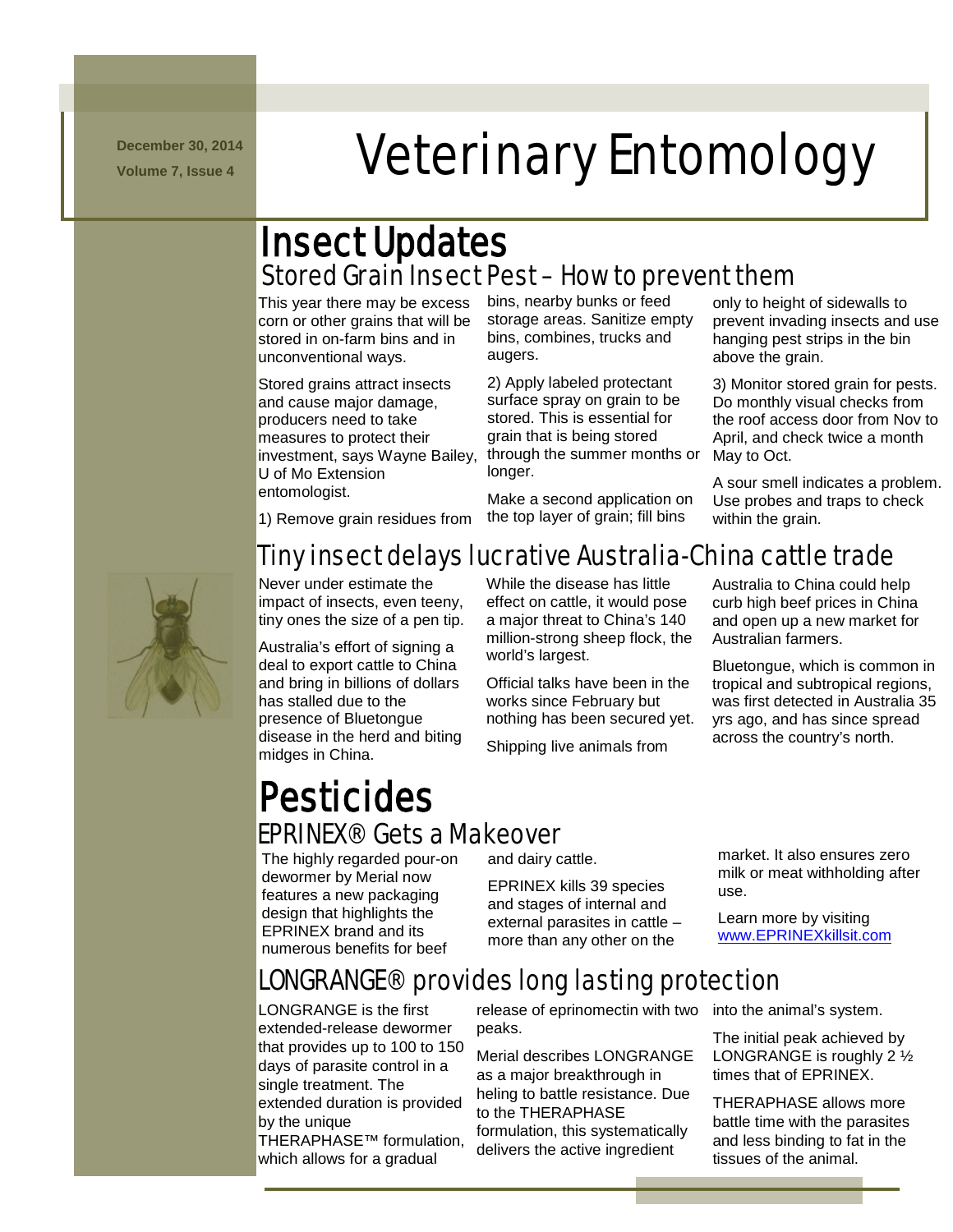

*Wielgus' data stems from a study on cougars; when mature adults are killed, the inexperience cougars kill more livestock.*

#### Study finds killing wolves leads to more cattle deaths

A recently published study shows that killing wolves might lead to more livestock attacks.

Shooting wolves is a practice that helps ranchers protect their livestock in north western states.

Rob Wielgus, an ecologist at Washington State University, looked at the impact of killing wolves and found that the chance of livestock being killed the next year was raised by 5- 6%. He also found that the number of livestock continued to increase each year.

# Veterinary Entomology **Page 2 of 6**

### Cattle Care Calf care for winter weather

and need extra care during the to be adjusted colder months of winter.

Good practices to follow:

Feed strategies –

- Consistency – same volume, same solids, same time of day and same temp every feeding

- Fat content – should receive a ration of at least 20% fat

- Feeding times – number of

Calves are the future of a dairy times and amount fed may need

- Starter – always have high quality, free choice

- Consider colostrum cubes – freeze in ice cube tray for addition immunoglobins when needed

- Water – serve at calf's normal body temp, same with feedings

- Electrolytes – have on hand to prevent dehydration

Housing strategies -

- Birth – all year, follow proper calving protocols; in winter especially, keep calves clean, dry and warm first 2 hrs after birth

- Bedding – provide clean and dry place to live, deep for nestling down

- Ventilation – draft-free ventilation is a must

# Zoetis response to Reuters' drug residue article

A Reutuers' article that incorrectly published information on the antibiotic ceftiofur threatening human health has been called out by the very people who were asked to provide information for the article.

The author left out much of the information provided by Dr. Roger Saltman, Group Director for Cattle and Equine Technical

Services for Zoetis. Thus giving the impression that the US meat and milk supply is unsafe.

Saltman has rebutted by saying there are remarkably low numbers of true antibiotic residue violations that potentially enter the food supply.

USDA's two-part program includes scheduled random sampling, designed to gain

statistical insights about the prevalence of drug residues in animals going into the food chain.

The stats presented by Reuters' article were from a rather specific monitoring system that targets suspect animals and does not represent the industry as a whole.

# APHIS rule proposal could devastate American cattle herd

On Aug 29, 2014, a rule proposal was published in the federal register that would allow the importation of live cattle and fresh or frozen beef from Northern Argentina.

TX and SW Cattle Raisers Assoc. (TSCRA) are deeply concerned by this proposal due to Foot-and-Mouth Disease (FMD).

FMD is a severe and highly contagious viral disease of cows, pigs, sheep, goats, deer and other hooved animals. FMD is one of the most economically devastating livestock diseases.

Argentina has had FMD in the past and APHIS claims that site visits were done to check that

they are now "FMD free with vaccination being practiced."

This is not sitting well with many Texas and the TSCRA. Comments of concern will be submitted by TSCRA and you can do the same by visiting [www.regulations.gov](http://www.regulations.gov/) and searching for *APHIS-2012-0032- 0131* by Dec 29, 2014.

# Human & Animal Disease & Health TAHC Rule changes adopted in November

**Ch. 38, Trich, Testing/Herd Certification** 2. Vet certificate stating no Novel Swine 1. If bull is sold and later found infected, other bull(s) from original herd may be required to be tested. 2. Infect stray bull found, all bulls(s), original herd and temp herd need to be tested.

3. TAHC can evaluate herd management effectiveness

#### **Ch. 51, Entry Requirements, Cattle & Swine**

1. Texasbreeeding bulls moving out-ofstate for feeding will not need to be tested upon return to TX as long as there is not female interaction.

Enteric Coronavirus (SECD) or exposure in last 30 days required for swine entering TX for other than immediate slaughter

**Ch. 39, Scabies and Mange mites** Content and title modified to allow new treatments

#### **Ch. 45, Reportable Diseases** SECD added to the list

**Ch. 43, Tuberculosis, MRZ**

Movement restriction zone redefined and removes annual and bi0annual TB test requirements

**Ch. 49. Equine, Piroplasmosis testing** 

Broadens testing of equine to not licensed "racetrack facilities" **Ch. 40. Chronic Wasting Disease, MRZ**

The two CWD zones have been combined into one "Containment Zone" **Ch. 51, Entry Requirements, Swine** Registration tattoos and ear notches are now considered official identification **Ch. 57, Poultry, Larynogotracheitis Vaccine Virus**

Poultry entering Texas need vet certificate verifying no contact with "active chicken embryo origin Laryngotracheitis vaccine virus"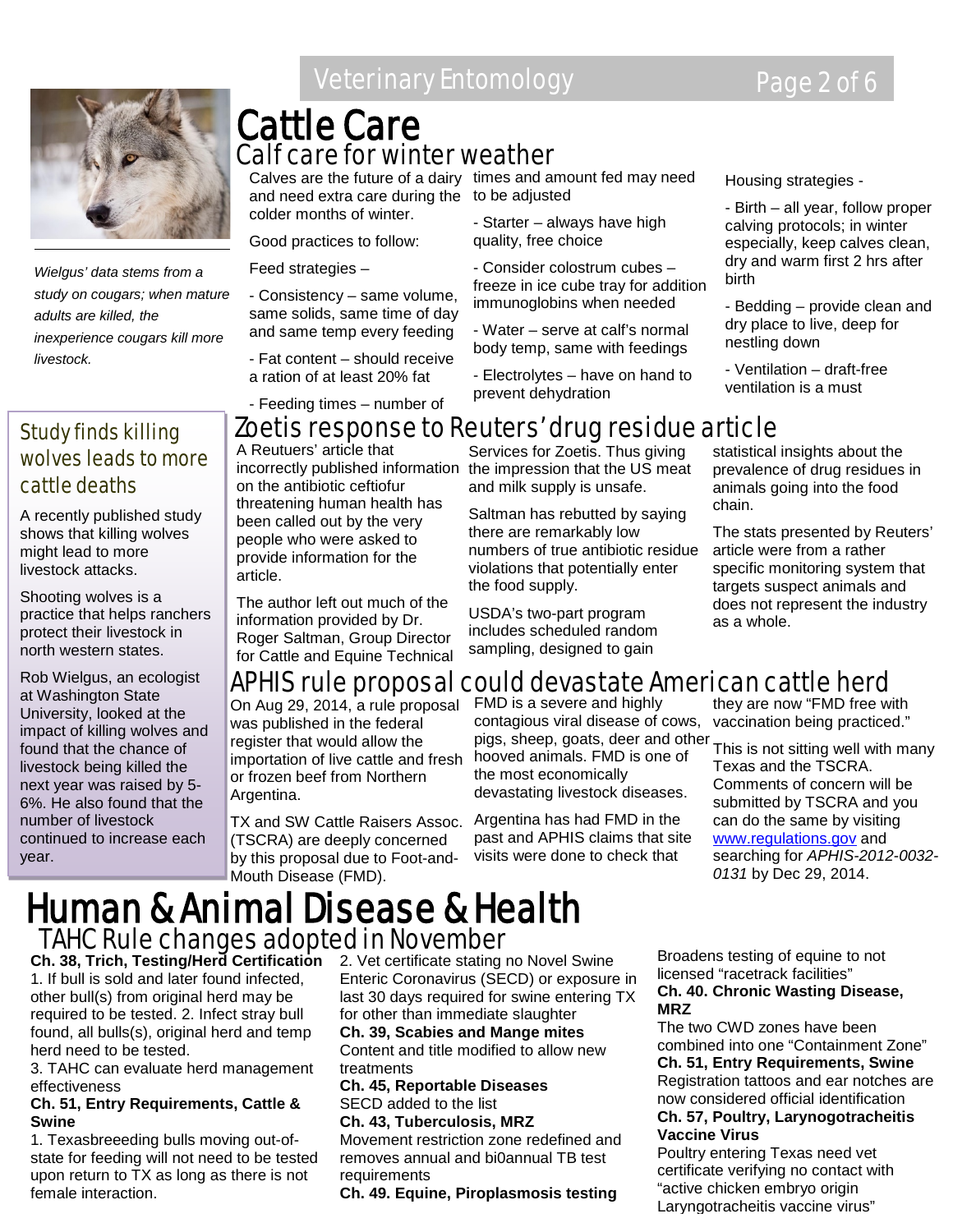# Proper worm control begins with your veterinarian

Resistant internal parasites are estimated to have an economic impact of \$2 billon on the US cattle industry.

Resistance is present in many herds – sheep and goats – and soon cattle due to

# New vaccine technology combats Bluetongue virus

Scientists have developed a faster method culling animals and using an inactivated of producing an effective vaccine for Bluetongue virus (BTV); a virus spread by biting midges that has infected and killed thousands of livestock throughout the world.

Infected animals experience a range of symptoms, which are fatal in some cases.

Previous control measures included

# Anticipate antibiotic adjustments

Effective antibiotics are very important for people and animal health; making it very important for animal agriculture to demonstrate their part to protect antibiotic effectiveness.

Labels of certain classes of antibiotics for animals and

people will be transitioning.

Three documents were set forth by the FDA in 2012 and deemed voluntary but now changes will be evaluated and the FDA will consider if further action is warranted.

designed to provide a "what" and "how" component and to streamline procedures.

This might seem a bit of an inconvenience but it is preferable to alternatives such as eliminating medications or Congressional oversight.



Let them assess the parasites present and develop an appropriate control plan.

biology approach.

Synthetic vaccines offer many benefits compared to the traditional vaccines, but most importantly is the speed in which they can be designed and produced - ~6 months.

They can be brought to market more quickly but with the same level of quality and reliability.



*Use of medically important antimicrobial drugs in foodproducing animals should be limited to assuring health and include veterinary oversight.*

first FMD vaccine that can be manufactured in the United States.

Although the US has not had an FMD outbreak since 1929, the disease is still considered a serious threat to our nations' economy and food supply.

The three documents were

#### at a recent ceremony for their successful USDA scientists awarded for FMD vaccine research

Years of dedicated research on footand-mouth disease by USDA scientists is paying off.

A team of USDA ARS scientists and US Dept of Homeland Security collaborators received the DHS Secretary's Exceptional Service Gold Medal Award

# Keep germs out of your expanding herd

As cattle prices continue to go up, many are thinking of increasing their herd size. Follow the steps listed below to protect your herd from outside diseases that can be brought in by new cattle.

1) **Assess your herd first**: before bringing in new animals, work with your veterinarian to assess the status of your own herd. Consider diseases like IBR,

first molecular FMD vaccine for cattle. This is the most significant scientific

development and license of the world's

the over use of avermectin, broadspectrum deworming products.

To ensure continued efficacy and

vaccine. The vaccine has helped in limiting and eventually stopping BTV epidemics in Europe but only protect against a specific strain of the virus. A study published in the J of Virology, describes a new, cost effective method that doesn't rely on the use of live, infectious virus and uses a synthetic

Resistance is on a climb due to grabbing for the bottom before identifying the issue.

accomplishment in FMD vaccine development in the past 50 years and the

BVD, leptospirosis, Brucellosis and trichomoniasis.

2) **Isolate new arrivals**: news animals should be isolated from the existing herd for at least 30 days. Isolation should not have fence line contact with the existing herd and these animals should be observed, fed and handled last. This will give adequate time to be sure new

animals are up to date on vaccines, dewormer and external parasite control.

3) Appropriate diagnostic testing: during isolation, test animals for potential diseases.

An ounce of prevention goes a long way to save your herd from potential diseases and infections.

# Special Topics of Interest Once you go veggie… You'll definitely go back to meat

Interactive Survey poll of 11.399 American adults.

The poll revealed that only 2% of American adults are currently classifying themselves as vegetarians or vegans, 10% acknowledged that they are former

That is the conclusion from a new Harris vegetarians or vegans, while another 88% have never experimented with veggie diets.

> That seems a bit skewed given the purpose of the survey but it was directed at people who cared about the issue of

vegetarian diets. Of course it did not get everyone but that is what happens with surveys.

Respondents (more than half) indicated going back to meat within the first year, while 1/3 went back within 3 months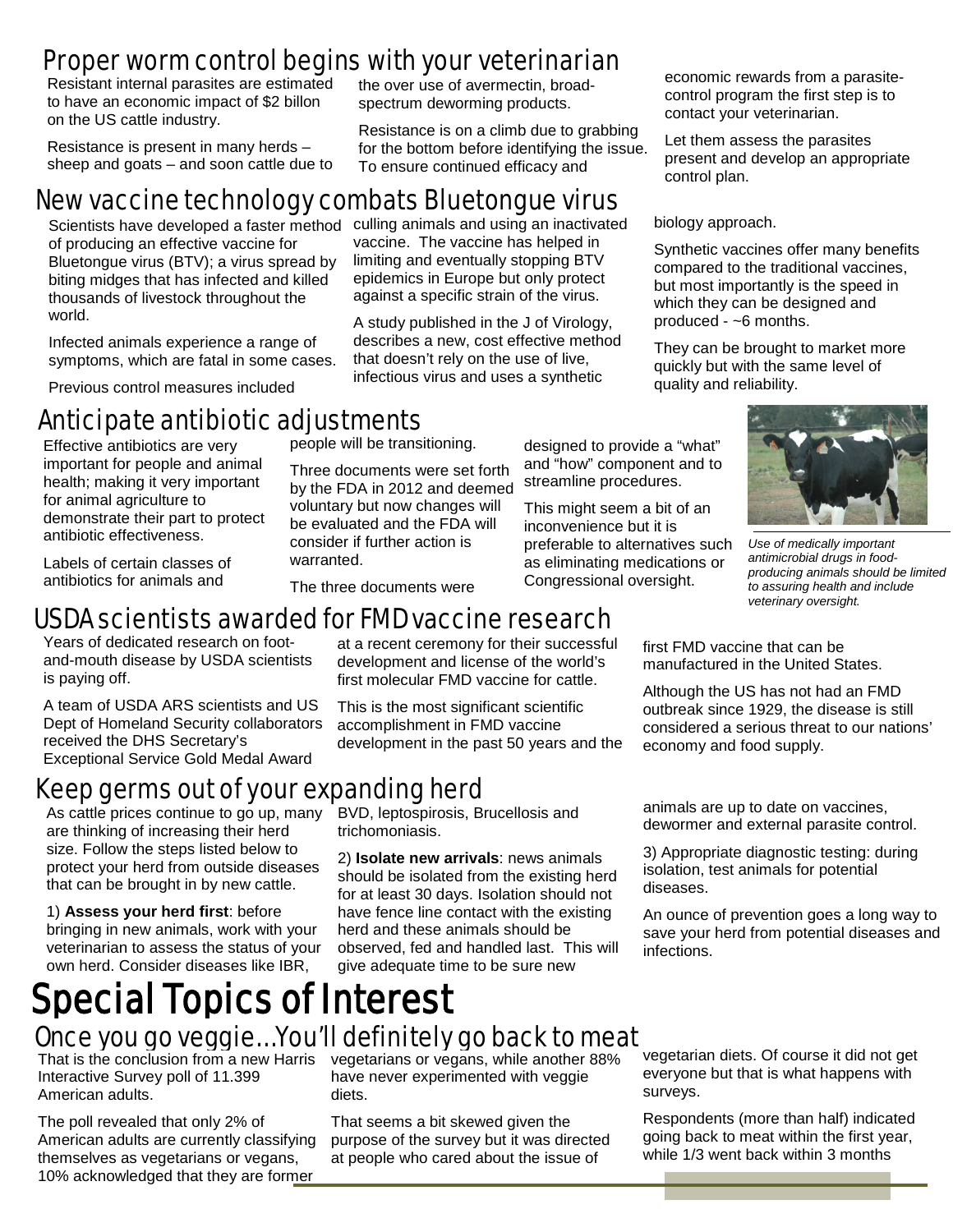Veterinary Entomology **Page 4 of 6** 

## Cow age and cow productivity (When is she too old?)

Strong cattle prices have ranchers keeping any cow that might have a live calf to sell at the next weaning period.

 become less productive? But at what age do cows usually start to

There is great variability in the longevity of beef cows. Breed may have an influence, region of the country and soil type may affect the teeth.

Data presented by U of Florida indicates

that cows are consistent in the rebreeding performance through about 8 years of age.

After 10 years of age, a more consistent decline was noted and an even steeper decline as they became 12 yrs of age.

### Study finds that urban farming covers an area the size of Europe

are supplying greens to 800,000 people every day. In Ghana's capital, urban farmers are recycling more waste water than local treatment plants and helping keep the city a little

There are perception problems with urban farming, especially in developing countries where it is

The wealthy countries are praised for reducing emissions

City dwellers are growing their own food on a much greater scale than previously thought.

Most of the land lies just outside of cities (456 million hectares).

Urban farmers typically grow relatively expensive foods, like fresh vegetables.

In sub-Saharan Africa it is the urban farmers that supply up to 90% of the leafy salad greens.

In Ghana, 2,000 urban farmers

# Altered milk protein can deliver AIDS drug to infants

cleaner.

most needed.

Penn State researchers have developed a novel method of altering a protein in milk that will allow it to bind with an antiretroviral drug that would improve treatment for infants and young children suffering from HIV/AIDS.

This is critical science for the estimated 3.4 million children living with HIV/AIDS. One major complication is that most antiretroviral drugs are not well tolerated by very young children. They have poor water solubility and make the children sick.

To solve the problem, a group of proteins in cow's milk called caseins were looked into. The casein micelles in mammals' milk are natural delivery

and enhancing a green economy, while developing countries see it as an inconvenient vestige of rural life that stands in the way of modernization.



systems for amino acids and calcium from mother to young.

Researchers have found that micelles are able to carry molecules with low water solubility, low molecular weight and very hydrophilic – like Ritonavir.

Final tests are being conducted on a baby formula.

# Journal Reviews

#### Development and oviposition preference of house flies and stable flies (Diptera: Muscidae) in six substrates from Florida equine facilities. 2014. Machtinger et al. J Med Entomol. 51: 1144-1150.

The common equine facility pests, house flies and stable flies, were studied in the laboratory to determine the success and duration of larval development and oviposition preferences on 6 different substrates normally found on equine facilities.

The substrates tested were 1) hay soiled with urine and manure, 2) fresh horse

manure, 3) pine shaving bedding soiled with develop in hay, soil and sand. The stable urine and manure (< 12 hr), 4) pine shaving bedding soiled with urine and manure (aged >72 hr), 5) builders sand bedding soiled with urine and manure aged 3 days, and 6) soil from an overgrazed pasture mixed with urine and manure of variable age.

Results found that the house flies could not

flies preferred the plant material substrates and not on fresh manure.

**The Impact.** Knowing the preferred location to lay eggs and for optimal larval growth helps target sanitation efforts and trap locations. Most effective control measures start with sanitation.

#### Temporospatial fate of bacteria and immune effector expression in house flies fed GFP-*Escherichia coli* 0157:H7. 2014. Fleming et al. Med Vet Entomol. 28: 364-371.

The researchers assessed the temporospatial fate of illuminated *E. coli* (GFP) O157:H7 in house flies along with fly antimicrobial responses up to 12 h post-ingestion.

The house flies fed the illuminated *E. coli*

revealed a steady decrease in bacterial load over 12 h. However, the flies can transmit the pathogen in excreta.

The research data collectively indicated that house flies can serve as reservoirs of *E. coli* O157:H7 for up to 12 h.

**The Impact.** Many disregard the house fly as no big issue on the farm but just one fly has the ability to carry *E. coli* O157:H7 from cattle (natural carriers) to other animals and humans down the street.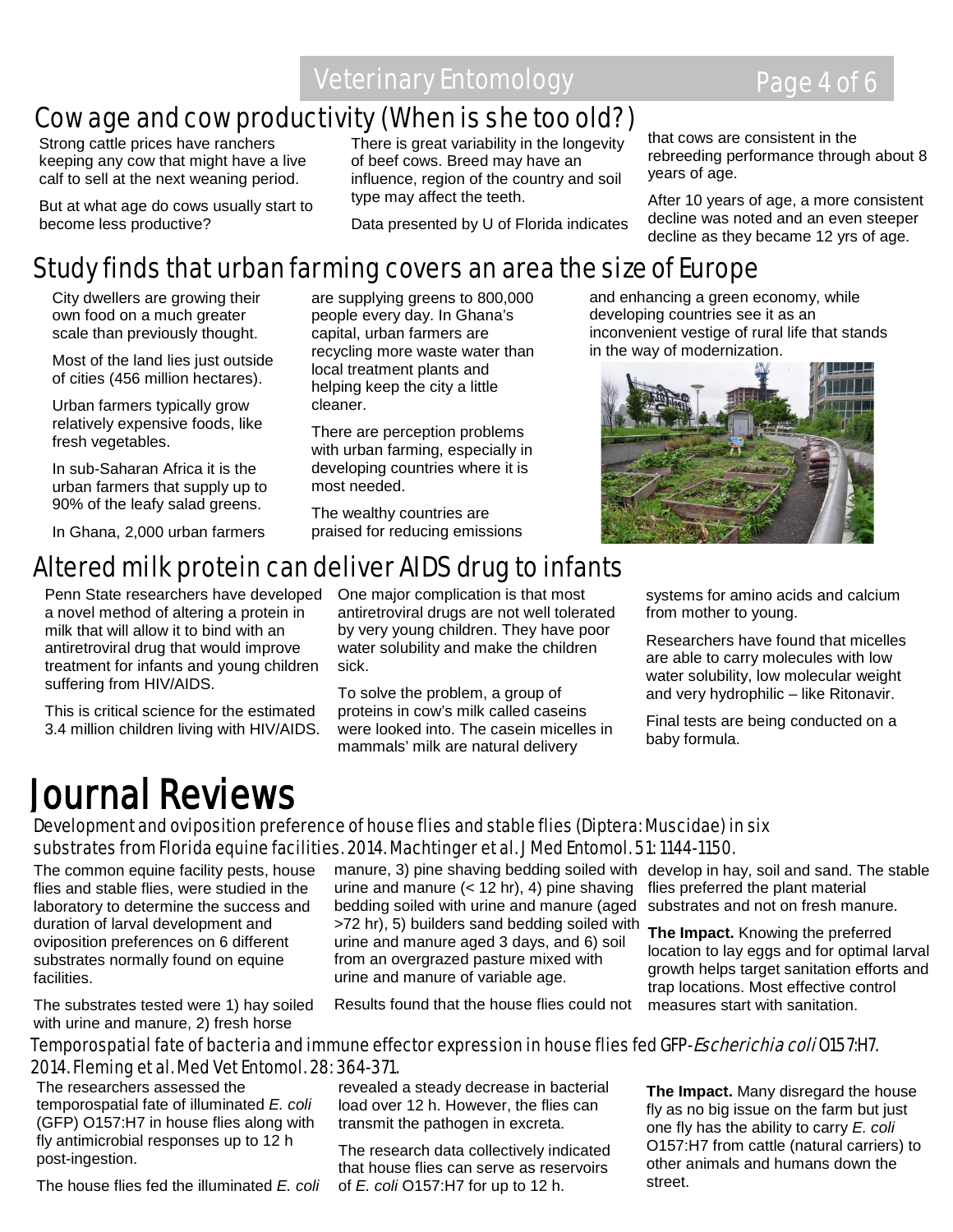#### Life history parameters of the cattle long-nosed sucking louse, *Linognathus vituli*. 2014. Colwell. Med Vet Entomol. 28: 432-437.

The cattle sucking lice, *Linognathus vituli*, common name cattle long-nosed sucking louse, was observed on cattle in a confined controlled environment.

The purpose of the project was to better

understand the life history such as survivability per stage, egg production and longevity at various temperatures.

Results showed the lice to perform better and develop faster at 30 to 35°C.

Exposure of brown recluse and brown widow spiders (Araneae: Sicariidae, Therididdae) to a commercial sulfuryl

fluoride fumigation. 2014. Vetter et al. J Econ Entomol. 107: 1813-1817.

The researchers looked into the effectiveness of commercial fumigation on brown recluse spiders and brown widow spiders.

In particular they looked at sulfuryl fluoride, which is directed at termite control. The basis of the study was to test if fumigation was ineffective on spiders like most pest control operators claim.

Results demonstrated that a sulfuryl fluoride fumigation with an accumulated **The Impact.** Knowing detailed information about this louse, or any insect, helps set more precise parameters for controlling them and when to expect an infestation.

dosage of 162 oz-h per 1,000 ft<sup>2</sup> 21 $\mathrm{^{\circ}C}$ over 25 h was sufficient to kill adult brown recluse and brown widow spiders.

**The Impact.** There are potential opportunities for controlling or studying the effects of fumigation on venomous spider s.

#### Effects of mammal host diversity and density on the infection level of *Trypanosoma cruzi* in sylvatic kissing bugs. 2014. Oda et al. Med Vet Entomol. 28: 84-390.

The researcher looked at the extent of which host diversity and identity played in determining the infection level of *T. cruzi* seen in the vector population (i.e. disease risk in humans).

Their efforts indicate that there is no correlation between disease risk and host diversity.

What was observed was a correlation between the densities of rodent species with disease risk.

**The Impact.** A little insight into a complicated disease and vector, both of which are found throughout Texas; Bottom line: remove rodents!!

#### Estimating *Culicoides sonorensis* biting midge abundance using digital image analysis. 2014. Osborne et al. Med Vet Entomol. 28: 461-464.

The ImageJ open-source software tool has been used to estimate mosquito abundance previously and now the researchers used it on *C. sonorensis* for the first time.

The ImageJ software was tested on gross trap enumeration of *C. sonorensis* and found to comparable to currently used methods (i.e. dissecting scope and hand sorting.)

**The Impact.** This is the first report of using the ImageJ on an insect other than mosquitoes and shows great potential and could possibly be used on other insects. Student workers and grad student everywhere rejoice.

#### Desiccation tolerance in the eggs of the primary North American Bluetongue virus vector, Culicoides sonorensis (Diptera: Ceratopogonidae), and implications for vector persistence. 2014. McDermott and Mullens. J Med

E  $\frac{1}{1}$ *C. sonorensis* is the primary vector of bluetongue virus, a disease that affects many livestock such as sheep, cattle and deer.

The eggs are laid in polluted mud habitats and can remain viable even

after a dry period. The researchers experimented with the eggs and different periods of drought to see how this affected them.

Results show that eggs less than 12 hr old cannot withstand the desiccation but

eggs over that age can withstand many hours of desiccation and still be viable upon rehydration.

**The Impact.** Even dried mud can breed these biters. Proper sanitation is a must even if the area looks inactive.

#### Susceptibility of *Culicoides* species biting midges to deltamethrin-treated nets as determined under

laboratory and field conditions in the Balearic Islands, Spain. 2014. Del Rio et al. Med Vet Entomol. 28: 414-420.

Few studies have been conducted on the efficacy of commercially available insecticides and treated nets against *Culicoides*.

The present study evaluated polyethylene nets treated with

deltamethrin in the laboratory and the field.

Results showed that the treated nets provoke high and rapid mortality of the midges (90-100%) and this increases when deployed in the field.

**The Impact.** The biting midges are becoming more an issue in the US and are extremely small; having additional means to control them is always appreciated.

#### Assessing the efficacy of candidate mosquito repellents against the background of an attractive source that mimics a human host. 2014. Menger et al. Med Vet Entomol. 28: 407-413.

 The research team developed a new bioassay for accurate assessment of candidate repellent compounds, using a synthetic odor that mimics the odor blend released by human skin.

There results find lactones to be highly promising repellents due effectiveness as a repellent, their pleasant smell and natural base.

**The Impact.** A difficult task in research is

being able to test products without the need for humans and animals. Here a synthetic model was developed and new potential repellent compounds were discovered.